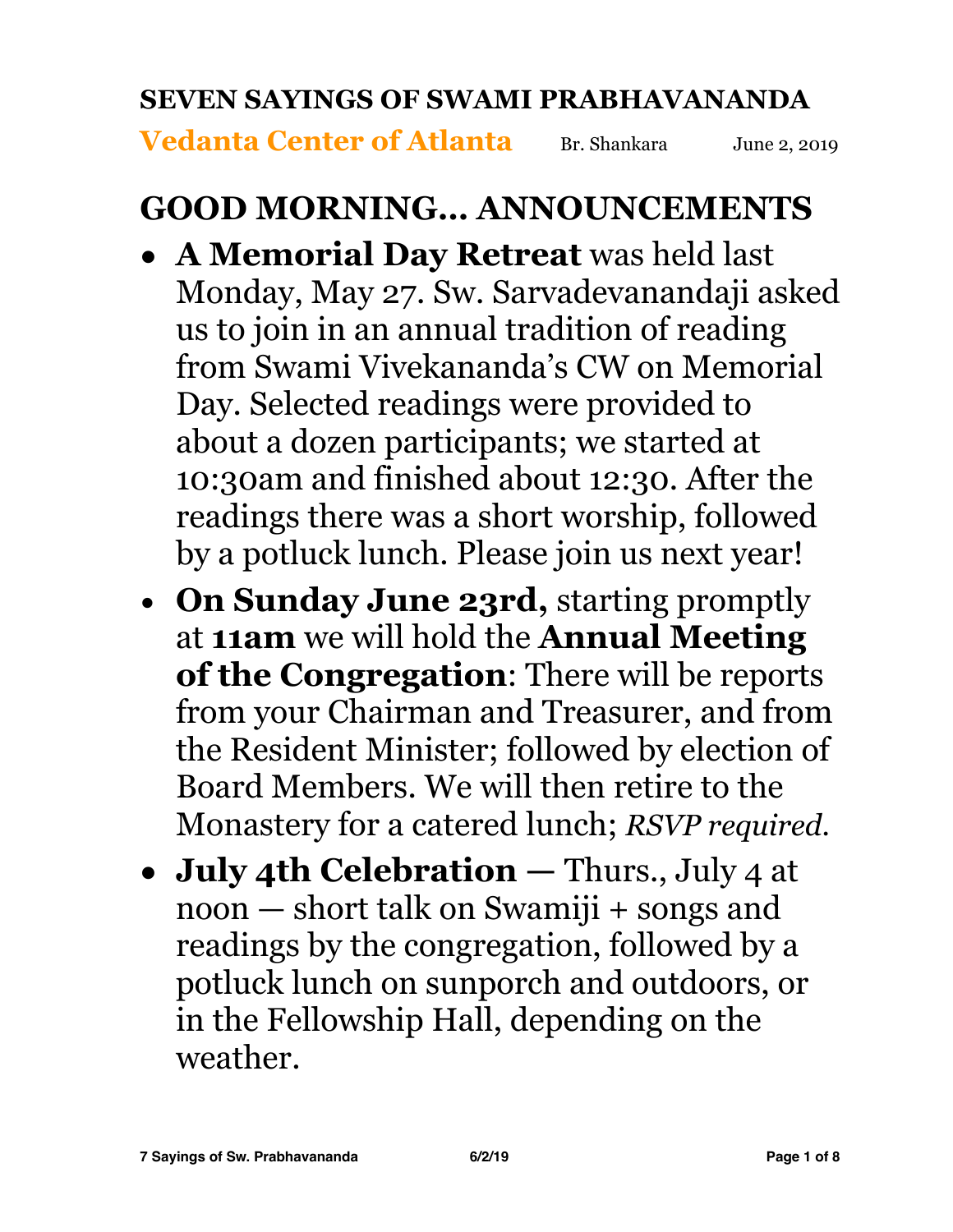- **• Please mark your calendar for a weekend Retreat** on the 20th and 21st of July. **Swami Chandrashekharanandaji,** Head of the Portland, OR Vedanta Society, will visit with us on that Saturday and Sunday to offer his wisdom on Karma Yoga.
- **• Bookshop note: Cash will be accepted** for purchases only on Sundays, and on Tues. and Wed. evenings. At other times, please bring a check to buy books.
- **• Please note that your Center will be closed in August — no activities except Arati.** This will be our routine, each summer.

# **CHANT • SONG • WELCOME • TOPIC**

June is a month for study of Bhakti Yoga. A bhakti yogi (bhakta) establishes a devotional relationship with God through study, prayer, ritual, and worship. As a bhakta, you practice giving every action, thought, emotion, perception and tendency "a Godward turn." All your energies and attributes, both positive and negative, are offered to the Divine Presence. Your prayer is for self-surrender and, ultimately, union with your Belovèd.

Topic for today's talk is —

# **Seven Sayings of Swami Prabhavananda**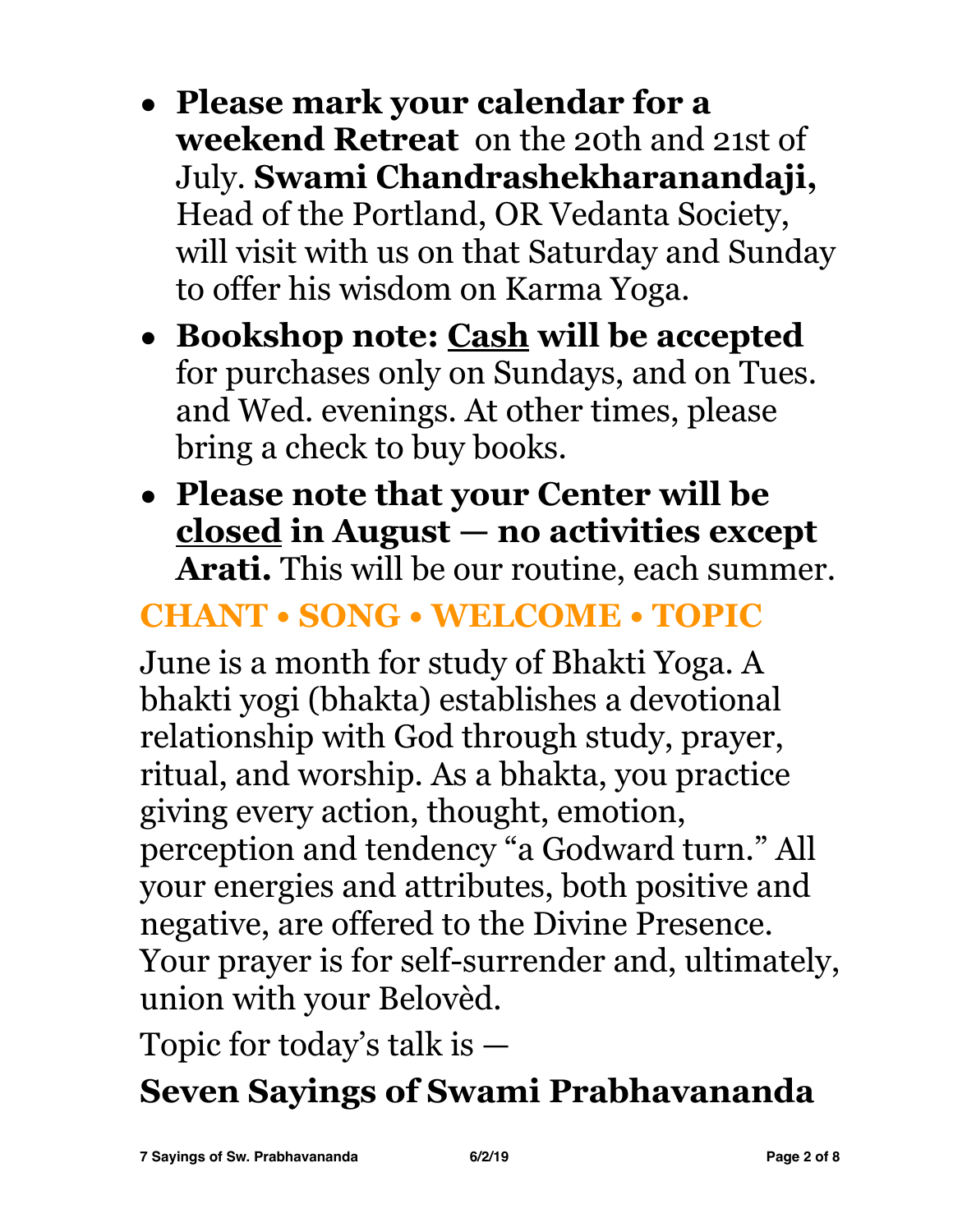Swami Prabhavananda headed the Vedanta Society of Southern California from 1931 until his death on July 4, 1976. He had many disciples to whom he gave private instruction. Some of these teachings came to the attention of Edith Tipple (Nalini), a devotee working on the Society's Archives Project.

A skilled writer-editor, Nalini selected seven of the swami's instructions to publish, by themselves, on the last page of her book, "Realizing God." Those notes will be the subject of this morning's talk:

- *1. So long as we feel we can do it, so long God remains hidden.*
- *2. As you proceed further, you will say, I don't understand anything — until the darkness goes away and there is the light of Brahman.*
- *3. I know it's hard to hear but, as I have repeated many times over the years, there is absolutely no one who is your own but the Lord.*
- *4. People have a right to their pain and suffering. Don't try to remove it. Sustain and comfort.*
- *5. The secret of meditation is fourfold: 1) The chosen ideal is you, yourself, no different;*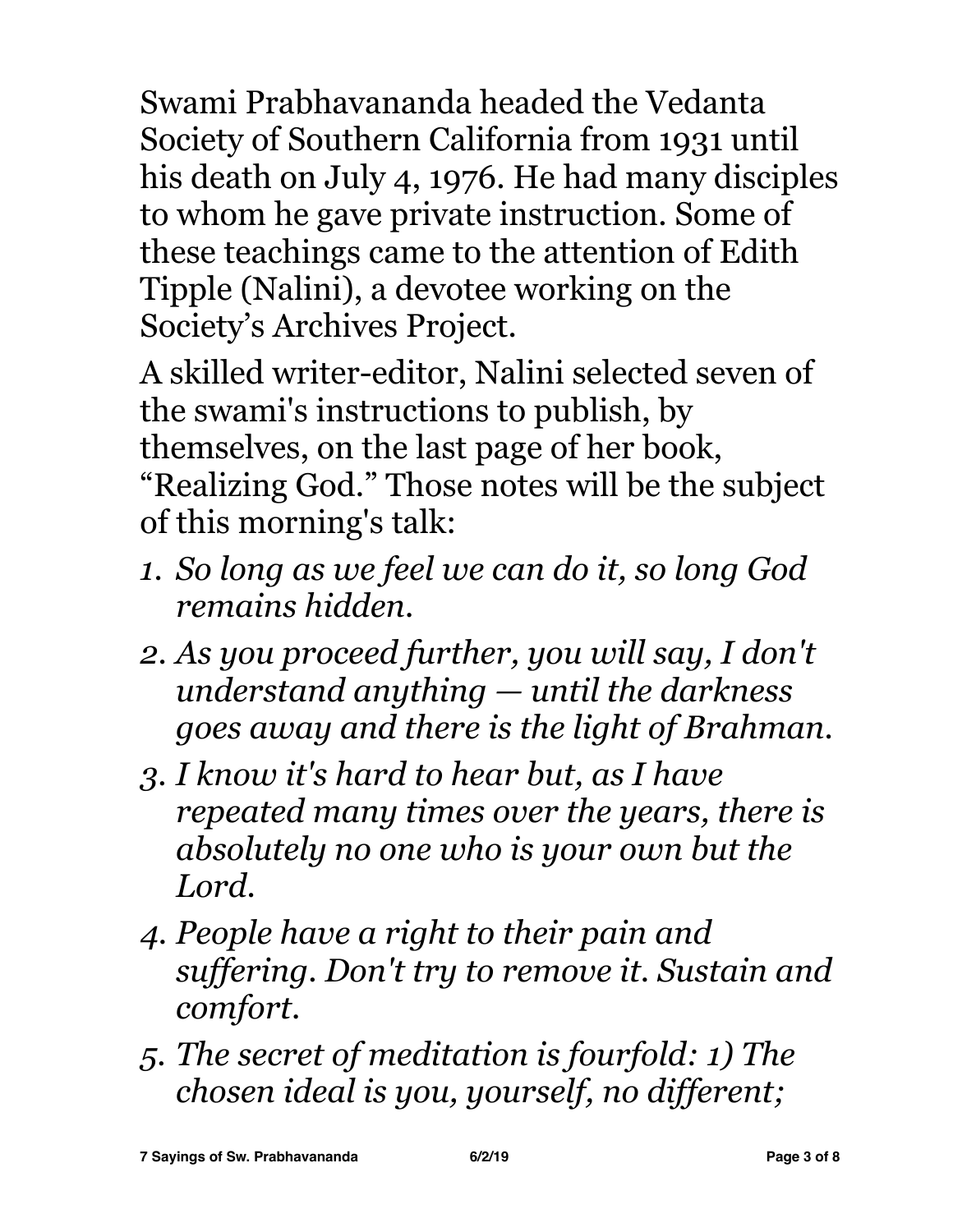*learn to feel that living presence. 2) Patience. 3) Perseverance, and 4) expectation.* 

- *6. If each one of us would see ourselves as the Atman, the true Self, and look at the things of the world objectively, everything would pass by, and be all right.*
- *7. At the moment we become completely free from cravings and we are overpowered by the one desire for God, that very moment God becomes revealed to us.*

This morning we will explore and discuss these 20 lines of instruction, from the perspective of Bhakti Yoga.

First, a little background:

**The Upanishads tell us again and again that the Infinite Divine Presence — OM** pervades and shines through your entire body, mind, and intellect. That energy, reflected inaccurately by the contents of your waking and subconscious states*,* becomes your thoughts, feelings and perceptions. The net effect is to almost totally obscure the source of your being and its power. A false sense of separate identity is created; this unripe ego prompts us to believe we are living and acting independently.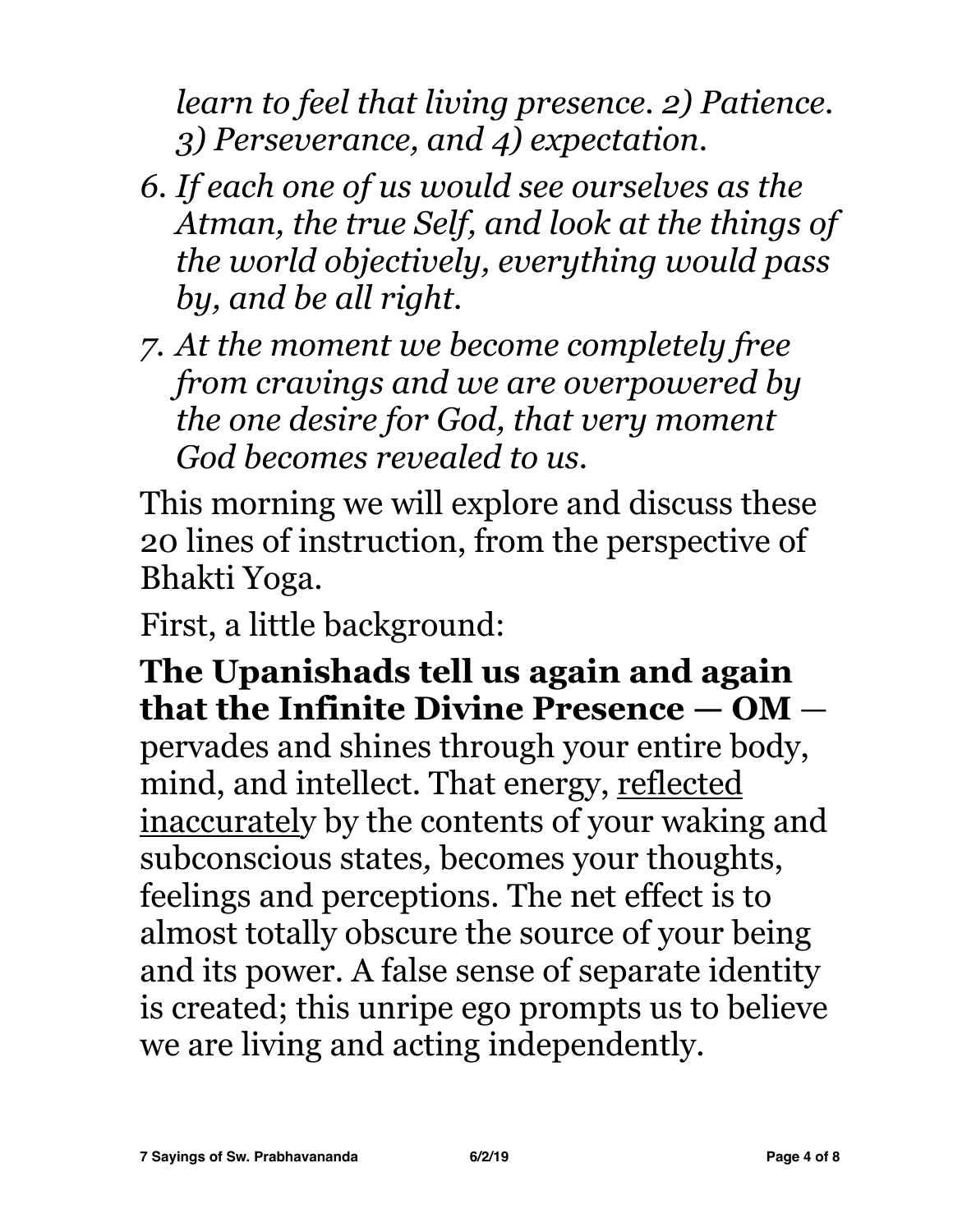*This is the concealing power of tamas and the projecting power of rajas: avidya maya!*

We're here this morning to invoke the revealing power of sattva — **vidya maya!** 

## **1. So long as we feel we can do it, so long God remains hidden.**

*FROM THE OPENING OF KENA UPANISHAD — The Student asks: ' At whose wish does the mind, sent forth, proceed on its errand? At whose command does the first breath go forth?* 

*At whose wish do we utter this speech?* 

*What god directs the eye, or the ear?'* 

*The Teacher replies: '(Brahman) is the ear of the ear, the mind of the mind, the speech of speech, the breath of breath, and the eye of the eye.*

And this, from Ch. 3 of Bhagavad Gita — Sri Krishna tells Arjuna:

*Every action is really performed by the gunas. Man, deluded by his egoism, thinks "I am the doer." But he who has true insight into the operation of the gunas and their various functions, knows that when senses attach themselves to objects, gunas are merely attaching themselves to gunas.*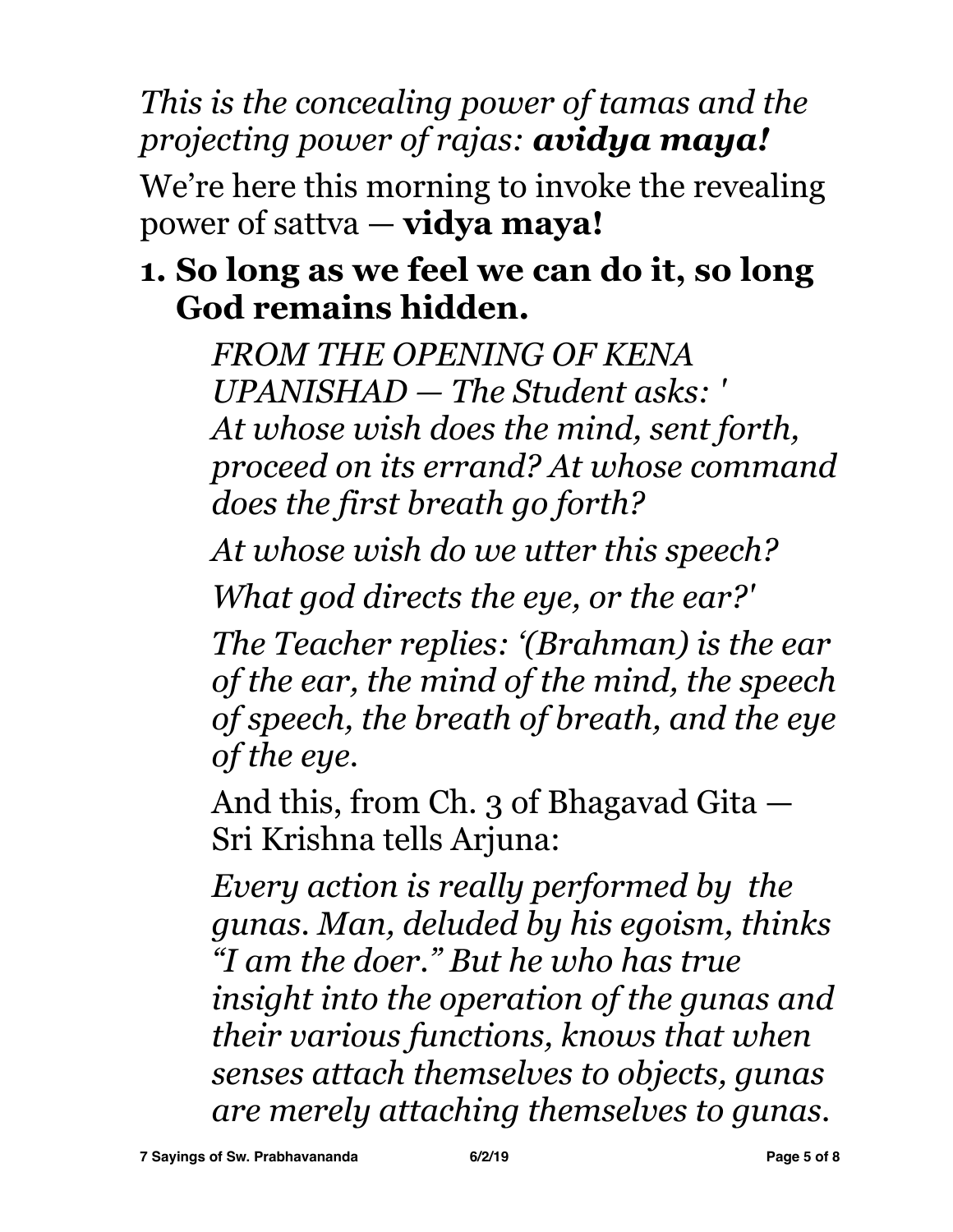*Knowing this, he does not become attached to his actions …* 

*I am the birthless, the deathless, Lord of all that breathes. I seem to be born: it is only seeming, only my Maya. I am the master of my Prakriti, the power that makes me (and all of jagat — Universe).* 

### **2.As you proceed further, you will say, I don't understand anything -- until the darkness goes away and there is the light of Brahman.**

*This feeling of 'I don't understand anything' is the final result of Viveka discrimination, and Vairagya - release: You have let go of all your lesser truths, your "operating descriptions" of yourself, and of the world and how it functions. More and more, you believe the scriptures and your teachers, and depend entirely on the divine (Saguna-Brahman, Brahman as Ishwara/Ishwari and their Incarnations).* 

Yes, but how about the other people in my life? And my duties, my work?

HERES'S WHAT SWAMI P SAYS ABOUT HOW TO MAINTAIN PEACE OF MIND: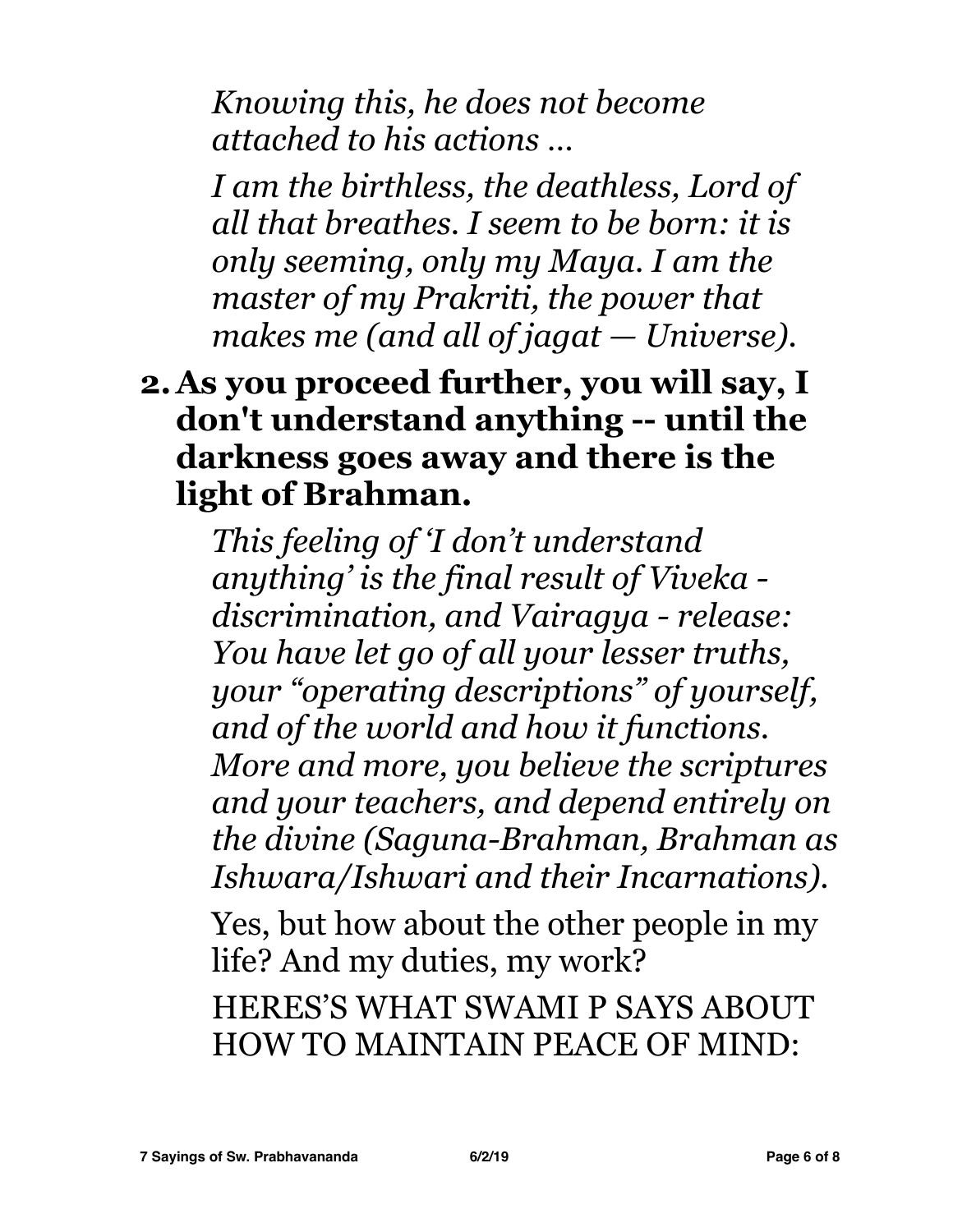**3. I know it's hard to hear but, as I have repeated many times over the years, there is absolutely no one who is your own but the Lord.** 

RECOGNIZE THIS AND TAKE A STAND FOR IT. OFFER EVERYTHING AND EVERYONE TO HER/HIM.

BUT WON'T HIS MAKE ME INDIFFERENT TO WHAT HAPPENS TO MY LOVED ONES, MY FRIENDS, AND OTHERS? THE SWAMI SAYS:

**4.People have a right to their pain and suffering. Don't try to remove it. Sustain and comfort.** 

FOR GUIDANCE, PRACTICE MEDITATION REGULARLY — EVERY MORNING AT LEAST. IT HELPS TO KEEP THESE INSTRUCTIONS IN MIND:

**5.The secret of meditation is fourfold: 1) the chosen ideal is you, yourself, no different; learn to feel that living presence. 2) Patience. 3) Perseverance, and 4) expectation.** 

LIVING PRESENCE = BRAHMAN/ATMAN = TVAM (That Thou Art!)